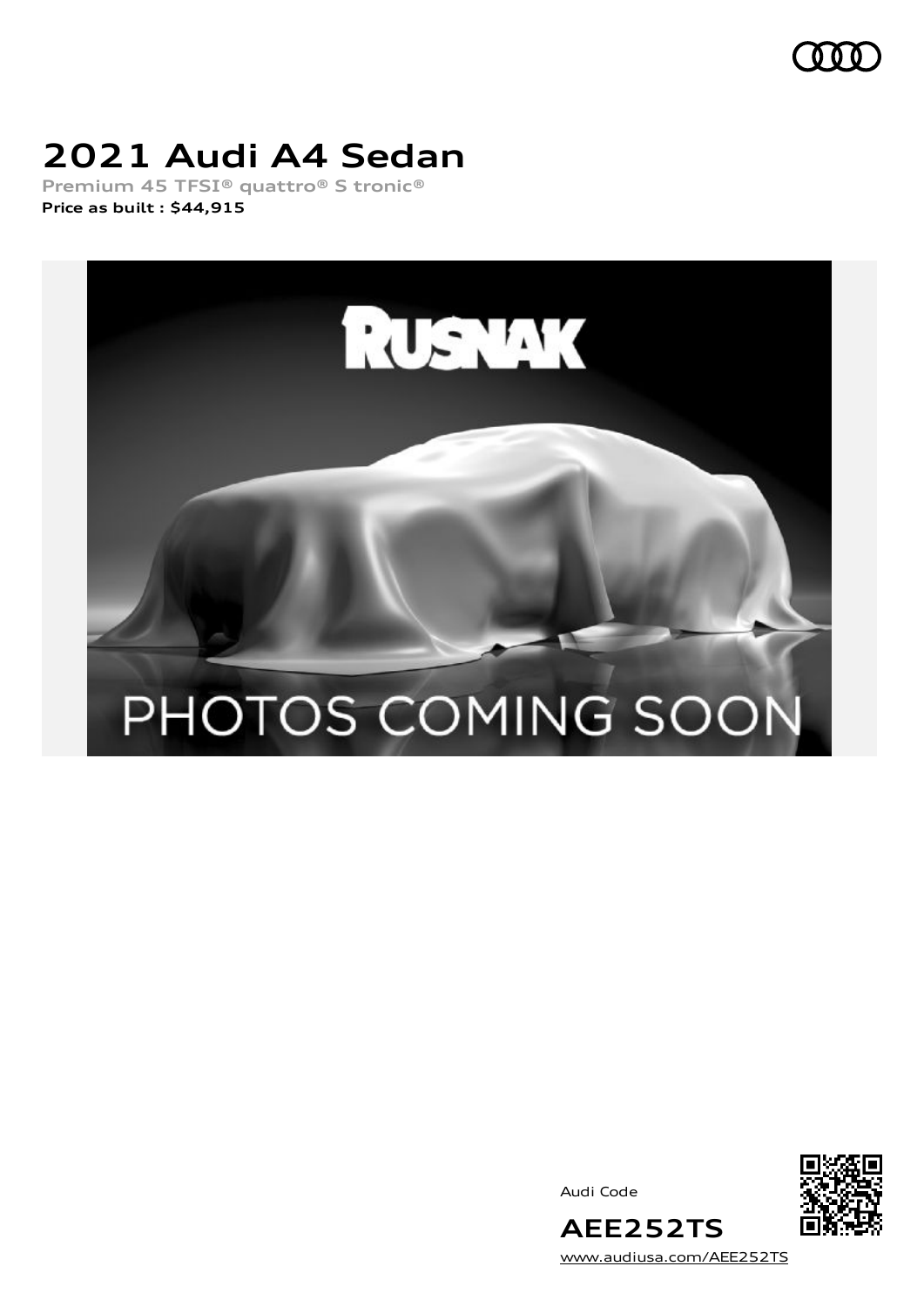### **Summary**

**Audi 2021 Audi A4 Sedan** Premium 45 TFSI® quattro® S tronic®

**Price as buil[t](#page-10-0)** \$44,915

#### **Exterior colour**

Daytona Gray pearl

#### **Interior colour**

| Seats     | Black                              |
|-----------|------------------------------------|
| Dashboard | Black                              |
| Carpet    | Black                              |
| Headliner | Black (45 TFSI®) / Gray (40 TFSI®) |

### **Technical Specifications**

| Engine type                  | 2.0-liter four-cylinder                              |
|------------------------------|------------------------------------------------------|
| stroke                       | Displacement/Bore and $1,984/82.5 \times 92.8$ cc/mm |
| Max. output                  | 261 HP                                               |
| Torque                       | 273 lb-ft@rpm                                        |
| Top track speed              | 130 mph $1$                                          |
| Acceleration (0 - 60<br>mph) | 5.2 seconds                                          |
| Recommended fuel             | Premium                                              |



### **Further Information**

| Type of vehicle<br>Mileage | Used car<br>9,802 miles |
|----------------------------|-------------------------|
| Warranty                   | No                      |
| Audi Code                  |                         |

AEE252TS

**Your configuration on www.audiusa.com** [www.audiusa.com/AEE252TS](https://www.audiusa.com/AEE252TS)

**Commission number** 22R01866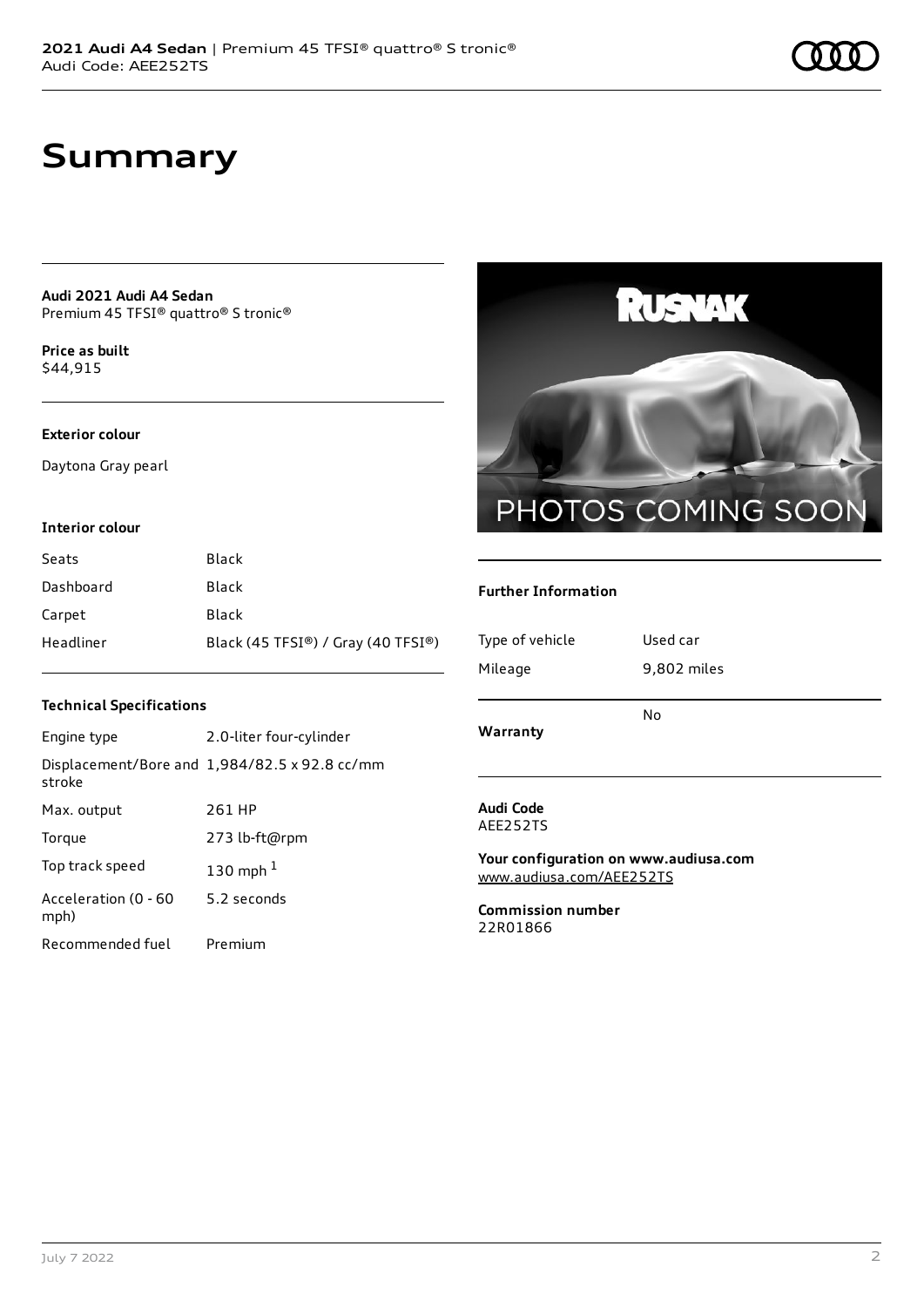# **Equipment**

Daytona Gray pearl

Audi advanced key—keyless start, stop and entry with hands-free trunk release

Power-adjustable, auto-dimming, heated exterior side mirrors with memory

Convenience package

Parking system plus

Audi pre sense® rear

Audi side assist with Rear cross traffic assist and Vehicle exit warning

SiriusXM® with 90-day All Access trial subscription







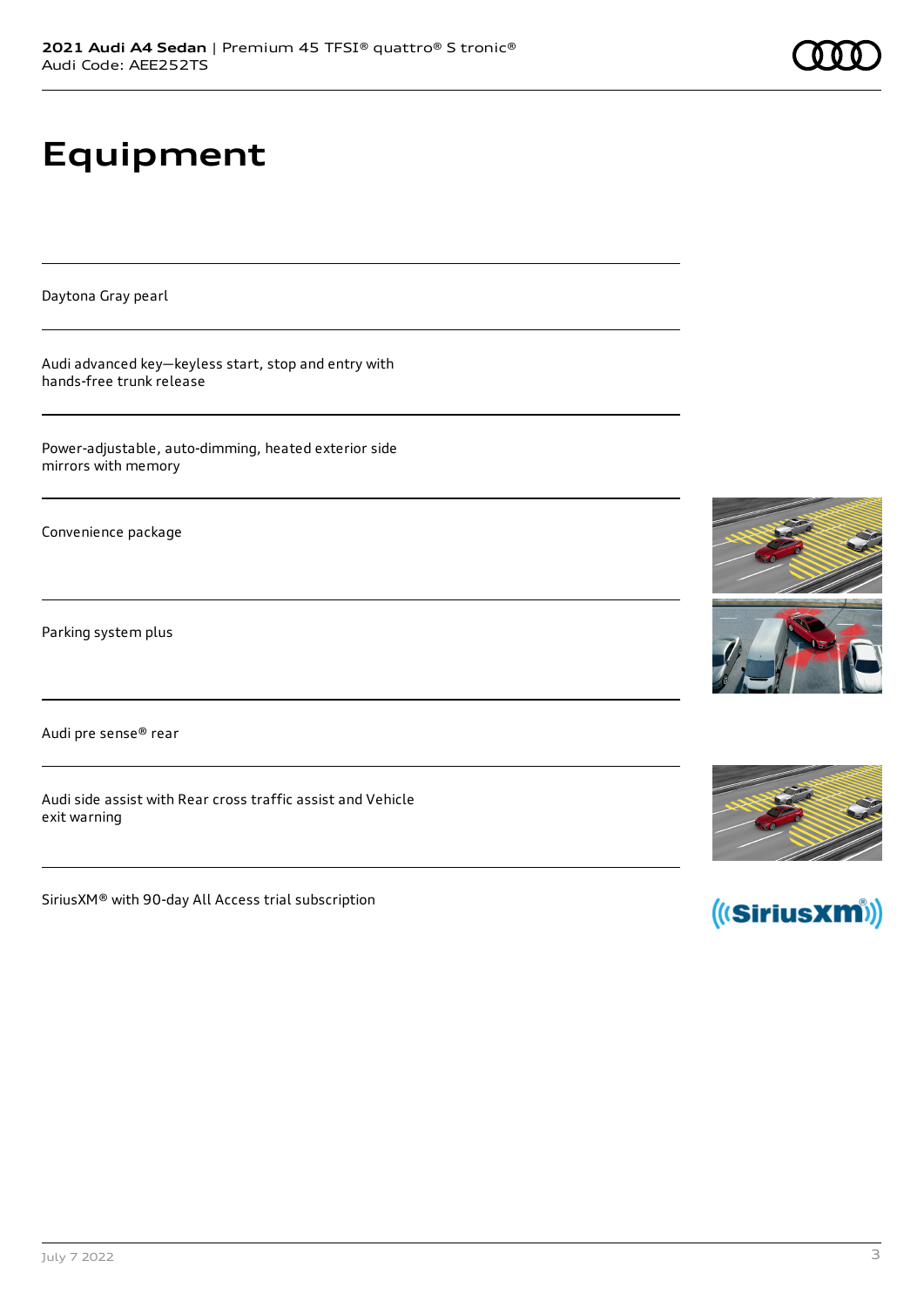**Standard features**

### **Interior**

| 9AQ | Three-zone automatic climate control with<br>digital rear display                          |
|-----|--------------------------------------------------------------------------------------------|
| 3FE | Power sunroof                                                                              |
| VT5 | Illuminated aluminum door sills with S logo                                                |
| 6NQ | Black cloth headliner                                                                      |
| 4L7 | Auto-dimming interior rear view mirror with<br>digital compass and Integrated Toll Module® |
| 001 | LED interior lighting (entry, footwell, vanity,<br>door handles, console, ambient)         |
| 6E3 | Folding front center armrest                                                               |
| 4E2 | Electric tailgate/trunk lid release from inside                                            |
| QE1 | Storage package                                                                            |
| 5XF | Driver and front-passenger extendable sun<br>visors with illuminated vanity mirrors        |
| 3NT | Split-folding rear seatback (40/20/40)                                                     |
| N1F | Leather seating surfaces                                                                   |
| 4A3 | <b>Heated front seats</b>                                                                  |
| 7TL | Gray Oak Natural Wood inlays                                                               |
|     |                                                                                            |

### **Safety and Security**

| 7K6             | Tire pressure monitoring system (TPMS)                                            |
|-----------------|-----------------------------------------------------------------------------------|
| 4X3             | Advanced Airbag Protection System                                                 |
| 3 <sub>B7</sub> | ISOFIX child seat mounting and Top Tether<br>anchorage point for outer rear seats |

### **Exterior**

| 0PO   | Dual exhaust outlets                               |
|-------|----------------------------------------------------|
| 1S1   | Tool kit & car jack                                |
| 1 B A | Five-link front and rear independent<br>suspension |
| 8FX   | LED headlights                                     |
| HU9   | 245/40 R18 all-season tires                        |
| 8VM   | LED taillights with dynamic turn signals           |
| 4KC   | Heat-insulating glass for side and rear<br>windows |
| 47B   | Aluminum trim around exterior windows              |
| 455   | 18" Audi Sport® 5-double-spoke design<br>wheels    |

### **Safety and Security**

| 4UH             | Driver and front passenger dual-stage<br>airbags           |
|-----------------|------------------------------------------------------------|
| UH1             | Electromechanical parking brake                            |
| 8T <sub>2</sub> | Cruise control system                                      |
| VC <sub>2</sub> | Garage door opener (Homelink®)                             |
| 6Y <sub>2</sub> | Top speed electronically limited to 130 mph                |
| 4H <sub>5</sub> | Electronic child locks                                     |
| OZ7             | Speed-sensitive electromechanical power<br>steering system |

#### **Infotainment and Driver Assistance**

| 6K8 | Audi pre sense® city                                                               |
|-----|------------------------------------------------------------------------------------|
| 2H1 | Audi drive select <sup>®</sup>                                                     |
| IU1 | Audi smartphone interface                                                          |
| IW3 | Audi connect® CARE assistance and security<br>services (limited time subscription) |
| KA2 | Rearview camera                                                                    |
| 8G1 | High beam assist                                                                   |
| 9VD | Audi sound system                                                                  |
| 9S7 | Driver information system with 7" color<br>display                                 |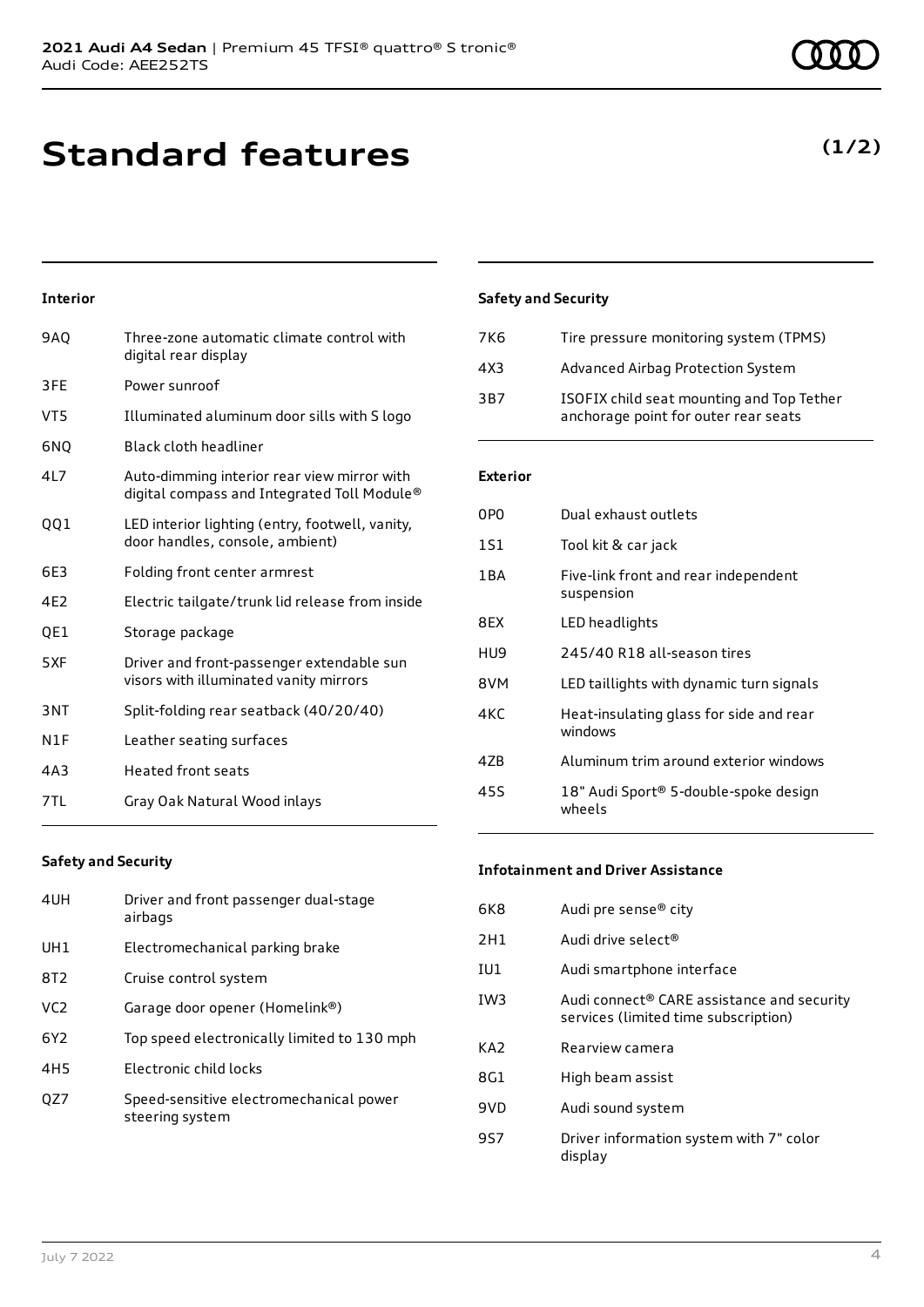### **Standard features**

### **Infotainment and Driver Assistance**

- 6I3 Lane departure warning
- 9ZX Preparation for mobile phone (Bluetooth®) with streaming audio

**(2/2)**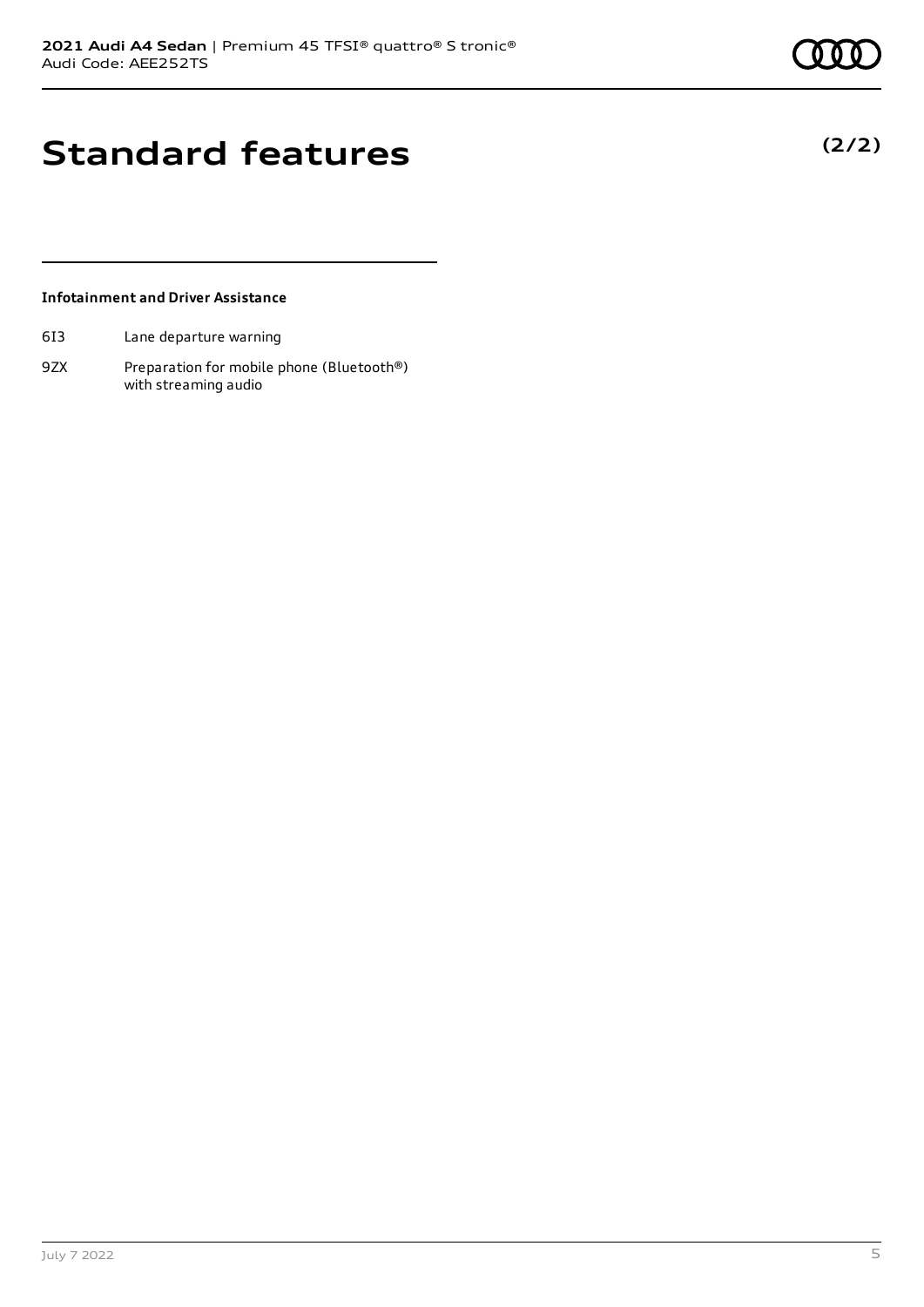### **Dealer remarks**

CARFAX One-Owner. ABS brakes, Alloy wheels, Compass, Electronic Stability Control, Front dual zone A/C, Heated door mirrors, Heated front seats, Heated Front Sport Bucket Seats, Illuminated entry, Low tire pressure warning, Power moonroof, Remote keyless entry, Traction control. Certified. Audi Certified pre-owned Details:

#### \* Vehicle History

\* Includes 24/7 Roadside Assistance emergency towing, collision, jump start, flat tire change, emergency fuel service, lock-out service, extrication service, Audi assist, CARFAX Vehicle History Report and SiriusXM satellite radio complimentary 90 day subscription. If Audi New Vehicle Limited Warranty (NVLW) coverage remains at time of CPO purchase, CPO Limited Warranty Coverage commences upon expiration of NVLW and continues until 5 years from vehicle's original in-service date with no mileage limitation. If NVLW coverage has expired at time of CPO purchase, CPO Limited Warranty coverage commences at time of purchase and continues for 12 months with no mileage limitation. Limited warranty is transferable between private parties.

\* 300+ Point Inspection

\* Warranty Deductible: \$0

\* Limited Warranty: 12 Month/Unlimited Mile beginning after new car warranty expires or from certified purchase date

\* Roadside Assistance

\* Transferable Warranty

2021 Audi A4 45 S line Premium quattro quattro 7-Speed Automatic S tronic 2.0L TFSI Daytona Gray Pearl Effect

We're confident that once you've experienced the dedication and commitment of the Rusnak Standard and how we strive to embody it in every aspect of our dealership experiences, you simply won't want to do business anywhere else. So, if you're ready to enjoy a higher quality of luxury auto sales and service experiences, we'd like to humbly invite you to pay us a visit at one of our many dealerships. Come enjoy the Rusnak Standard of care and see why so many Southern California drivers put their trust in the Rusnak Auto Group!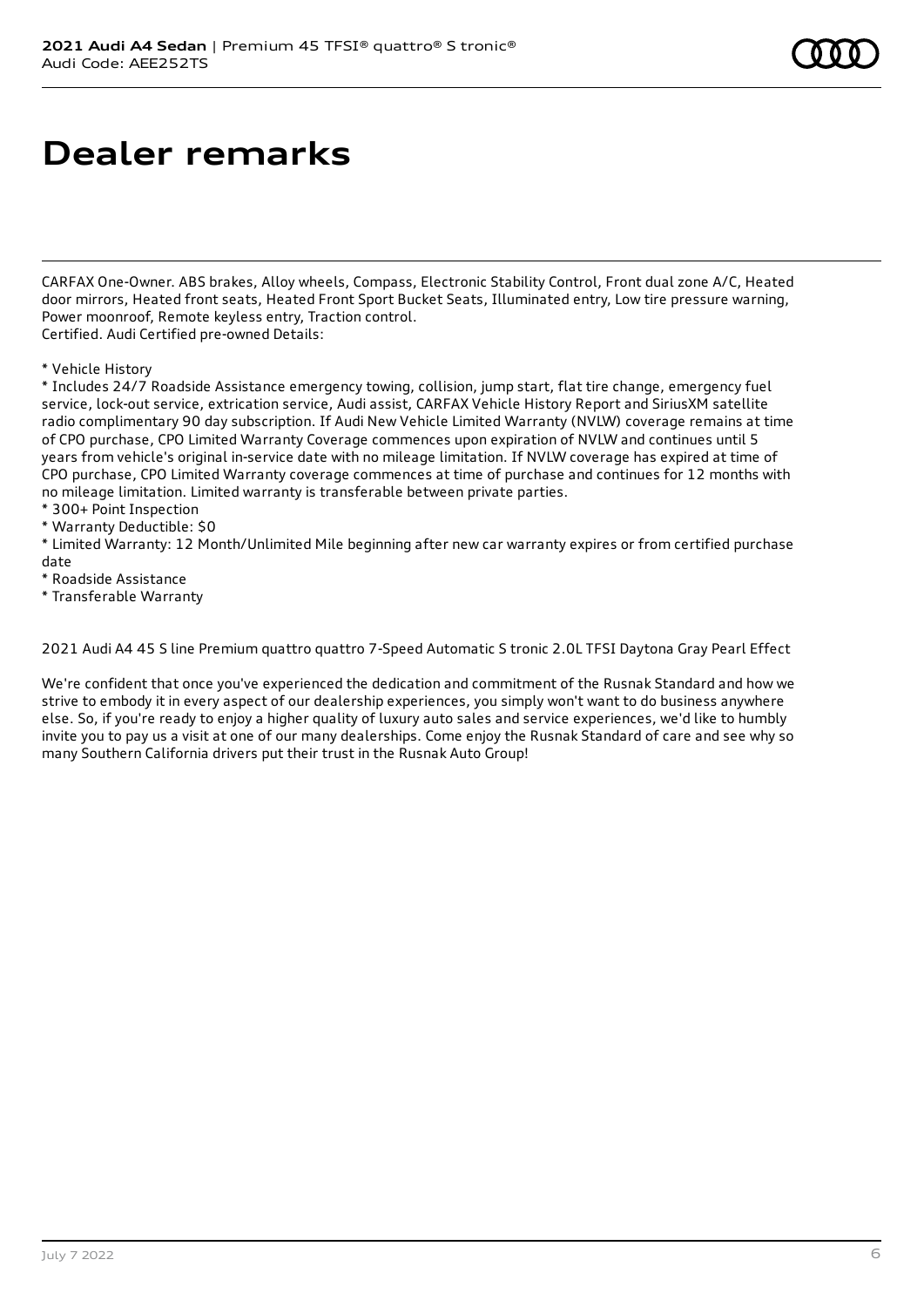# **Technical Specifications**

### **Engineering | Performance**

| Engine type                                 | 2.0-liter four-cylinder                       |
|---------------------------------------------|-----------------------------------------------|
| Power Level                                 | 45                                            |
| Max. output                                 | 261 HP                                        |
| Displacement                                | 2.0 L                                         |
| Torque                                      | 273 lb-ft@rpm                                 |
| Valvetrain                                  | 16-valve DOHC with Audi valvelift<br>system   |
| Acceleration (0 - 60<br>mph)                | 5.2 seconds                                   |
| Engine block                                | Cast-iron                                     |
| Induction/fuel injection Turbocharged/TFSI® |                                               |
| Cylinder head                               | Aluminum-alloy                                |
| stroke                                      | Displacement/Bore and 1,984/82.5 x 92.8 cc/mm |
| Top track speed <sup>1</sup>                | $130$ mph                                     |

| Front axle           | Five-link independent suspension                                                                                 |
|----------------------|------------------------------------------------------------------------------------------------------------------|
| Rear axle            | Five-link independent suspension                                                                                 |
| <b>Brakes</b>        |                                                                                                                  |
| <b>Front brakes</b>  | 13.3 (ventilated disc) in                                                                                        |
| Rear brakes          | 13.0 (ventilated disc) in                                                                                        |
| Parking brake        | Flectromechanical                                                                                                |
| <b>Body</b>          |                                                                                                                  |
| Material             | Lightweight construction<br>technology - multi-material body<br>construction (steel and aluminum<br>composition) |
| Corrosion protection | Multi-step anti-corrosion protection                                                                             |

### **Transmission | Drivetrain**

| Drivetrain type | quattro <sup>®</sup> all-wheel drive with ultra <sup>®</sup><br>technology |
|-----------------|----------------------------------------------------------------------------|
| Transmission    | Seven-speed S tronic <sup>®</sup> dual-clutch<br>transmission              |

### **Steering**

| Steering type                             | Speed-sensitive electromechanical<br>power steering system |
|-------------------------------------------|------------------------------------------------------------|
| Turning diameter, curb-38.1 ft<br>to-curb |                                                            |
| Steering ratio                            | 15.9:1                                                     |

### **Warranty | Maintenance**

**Suspension**

| Warranty | 4-year/50,000-mile Audi New |
|----------|-----------------------------|
|          | Vehicle Limited Warranty    |

**(1/2)**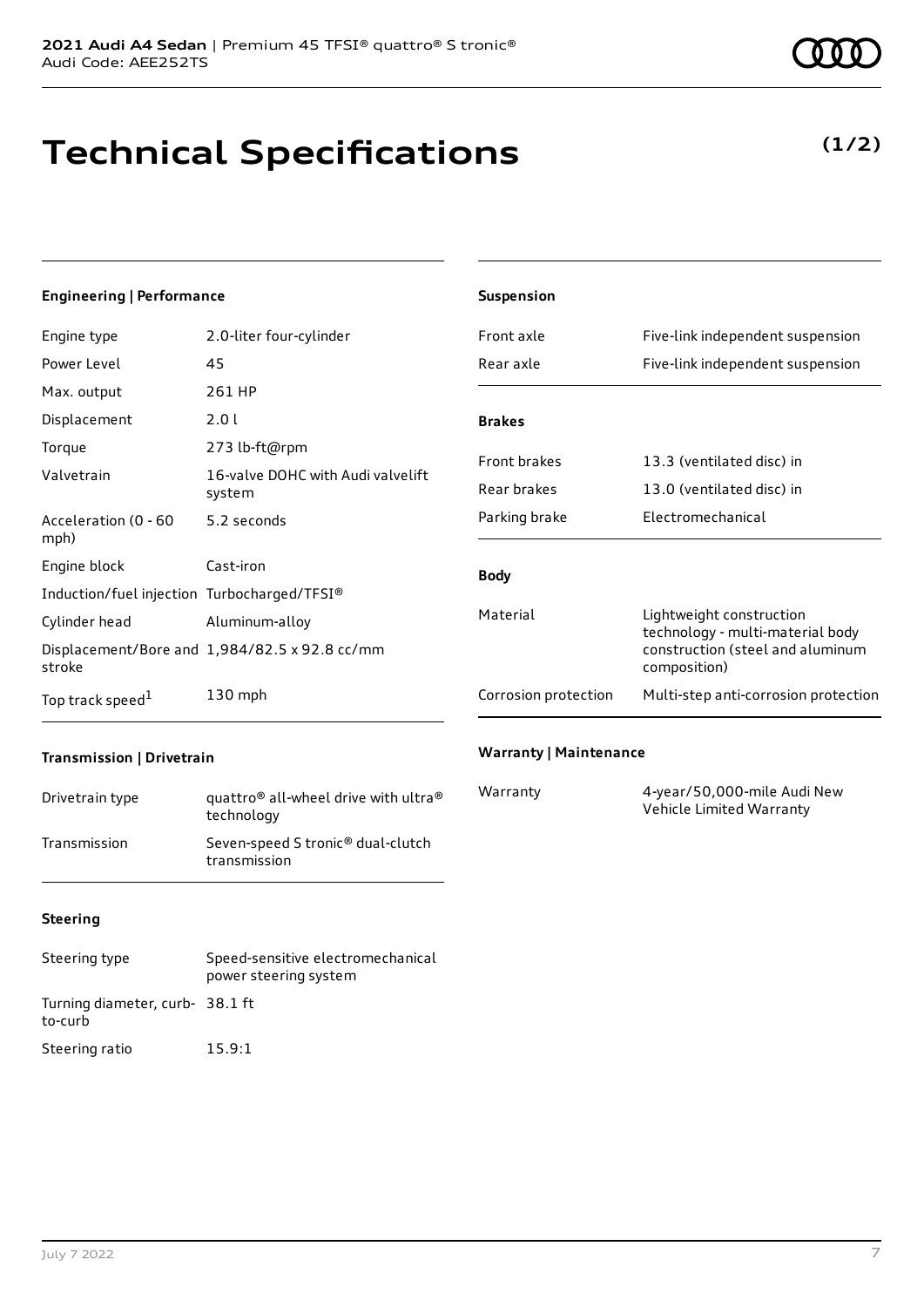| July 7 2022 |  |
|-------------|--|
|-------------|--|

### **Technical Specifications**

#### **Exterior Measurements**

| Height                           | 56.2 in   |
|----------------------------------|-----------|
| Overall width without<br>mirrors | 72.7 in   |
| Length                           | 187.5 in  |
| Wheelbase                        | 111.0 in  |
| Drag coefficient                 | $0.28$ Cw |
| Overall width with<br>mirrors    | 79.6 in   |
| Track rear                       | $61.2$ in |
| <b>Track front</b>               | 61.9 in   |
| Curb weight                      | 3,627 lb  |

#### **Interior measurem**

| Seating capacity                          | 5                     |
|-------------------------------------------|-----------------------|
| Shoulder room, rear                       | 54.5 in               |
| Head room with front<br>sunroof           | $37.3$ in             |
| Leg room, rear                            | 35.7 in               |
| Shoulder room, front                      | 55.9 in               |
| Head room with rear<br>sunroof            | 37.4 in               |
| Leg room, front                           | $41.3$ in             |
| Cargo volume, rear<br>seatbacks up/folded | $12.0/-$ cu ft, cu ft |

|      | 111.0 in  |
|------|-----------|
|      | $0.28$ Cw |
|      | 79.6 in   |
|      |           |
|      | 61.2 in   |
|      | 61.9 in   |
|      | 3,627 lb  |
| ents |           |
|      |           |
|      | 5         |



### **(2/2)**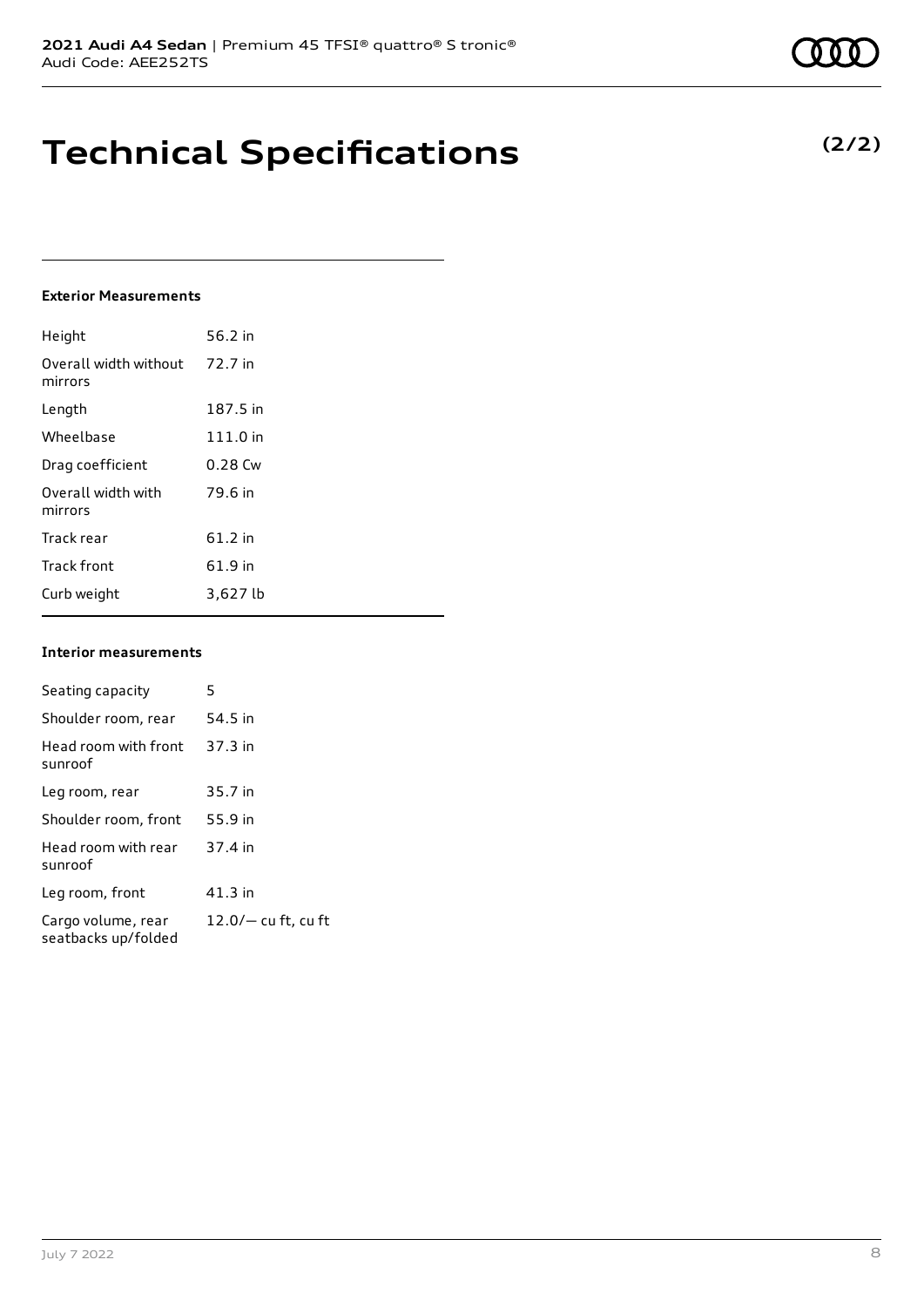

### **Consumption- and emission**

### **Consumption by NEDC**

| urban       | 24 mpg |
|-------------|--------|
| extra-urban | 31 mpg |
| combined    | 27 mpg |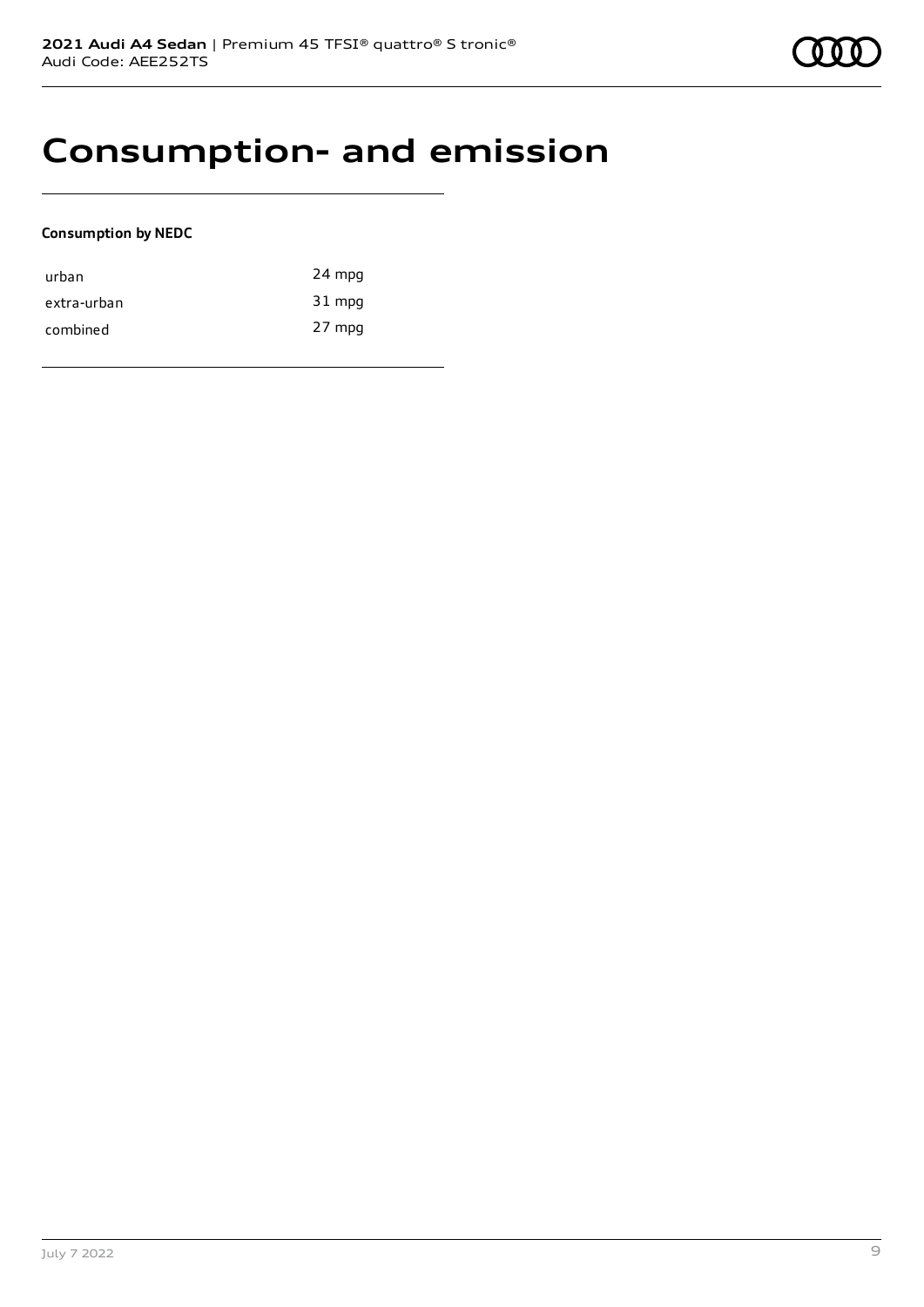

### **Contact**

Dealer **Rusnak/Westlake Audi**

3832 E Thousand Oaks Blvd 91362 Westlake Village CA

Phone: +18189916340 FAX: 8054962779

www: [https://www.rusnakwestlakeaudiofthondoaks.com](https://www.rusnakwestlakeaudiofthondoaks.com/)